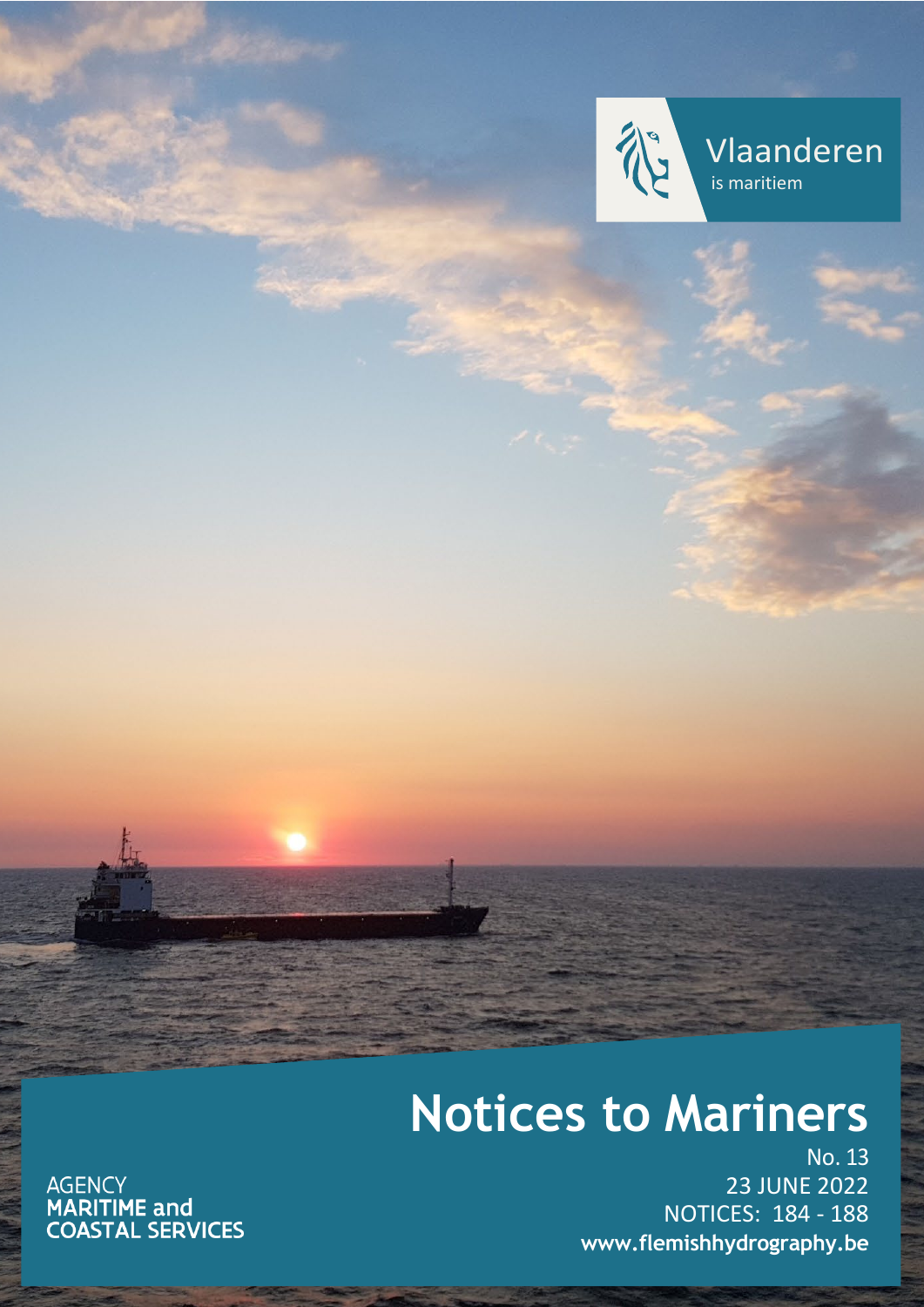Published by: Administrator General Nathalie Balcaen IAA Maritime and Coastal Services (MSC) Brussels 2022

© Flemish Government

Compiled by: Coastal Division - Flemish Hydrography Vrijhavenstraat 3 8400 Ostend Belgium

Reproduction of data from this publication is allowed provided the full acknowledgment is displayed: "MSC – Coastal Division – Flemish Hydrography".

© Photography: MSC - William De Vlaminck Design: Printing Office Lowyck Ostend

**This is a free translation of the official "Berichten aan Zeevarenden, nr. 13 jaargang 2022" In case of dispute the Dutch text is the only valid copy.**

General guidelines concerning the use of the Belgian NtM are described in the annual edition no. 01 of the Belgian Notices to Mariners.

Positions are given in the reference system World Geodetic System 84 (WGS84). Incorrect interpretation of the reference system can lead to errors in the position of several hundred of metres.

Depths (in metres): are reduced to Lowest Astronomical Tide (LAT) for tidal areas and to local dock datum for non-tidal areas.

Heights (in metres): drying heights are above LAT. Vertical clearance is above Mean High Water Spring (MHWS). Other heights are above Mean Sea Level (MSL). Heights for non-tidal areas are above local dock datum.

Directions, bearings, leading lines and light sectors (in degrees) are true reckoned from seawards.



The Coastal Division is ISO9001 and ISO14001 certified (version 2015).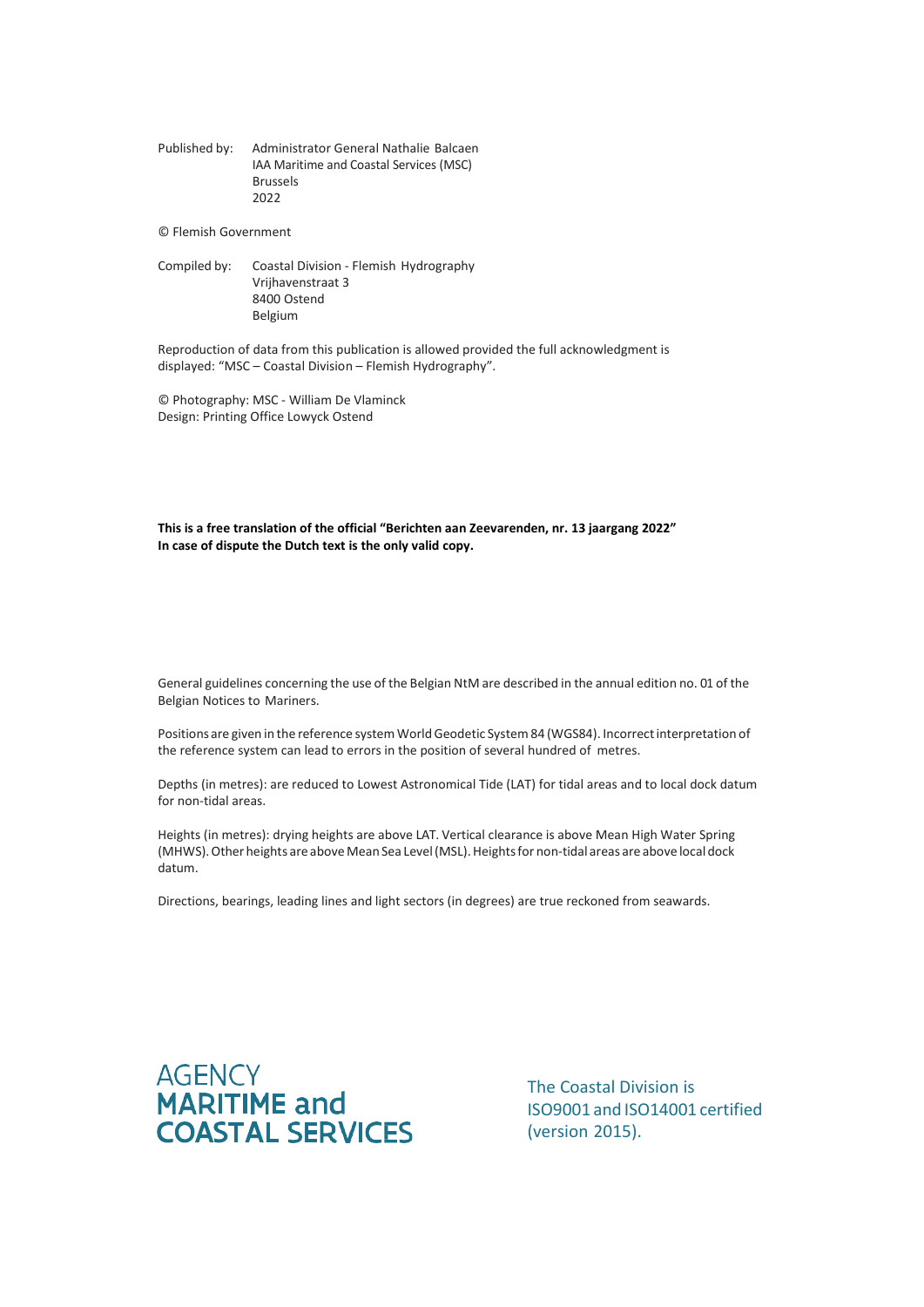# **GENERAL NOTICES**

# **2022-13/184 GENERAL NOTICES - SHORE BASED PILOTAGE (LOODSEN OP AFSTAND (LOA)) IN THE EVENT OF STORM PILOTAGE**

NtM 2020-25/327(T) is cancelled.

Source: GNA Bass 063-2022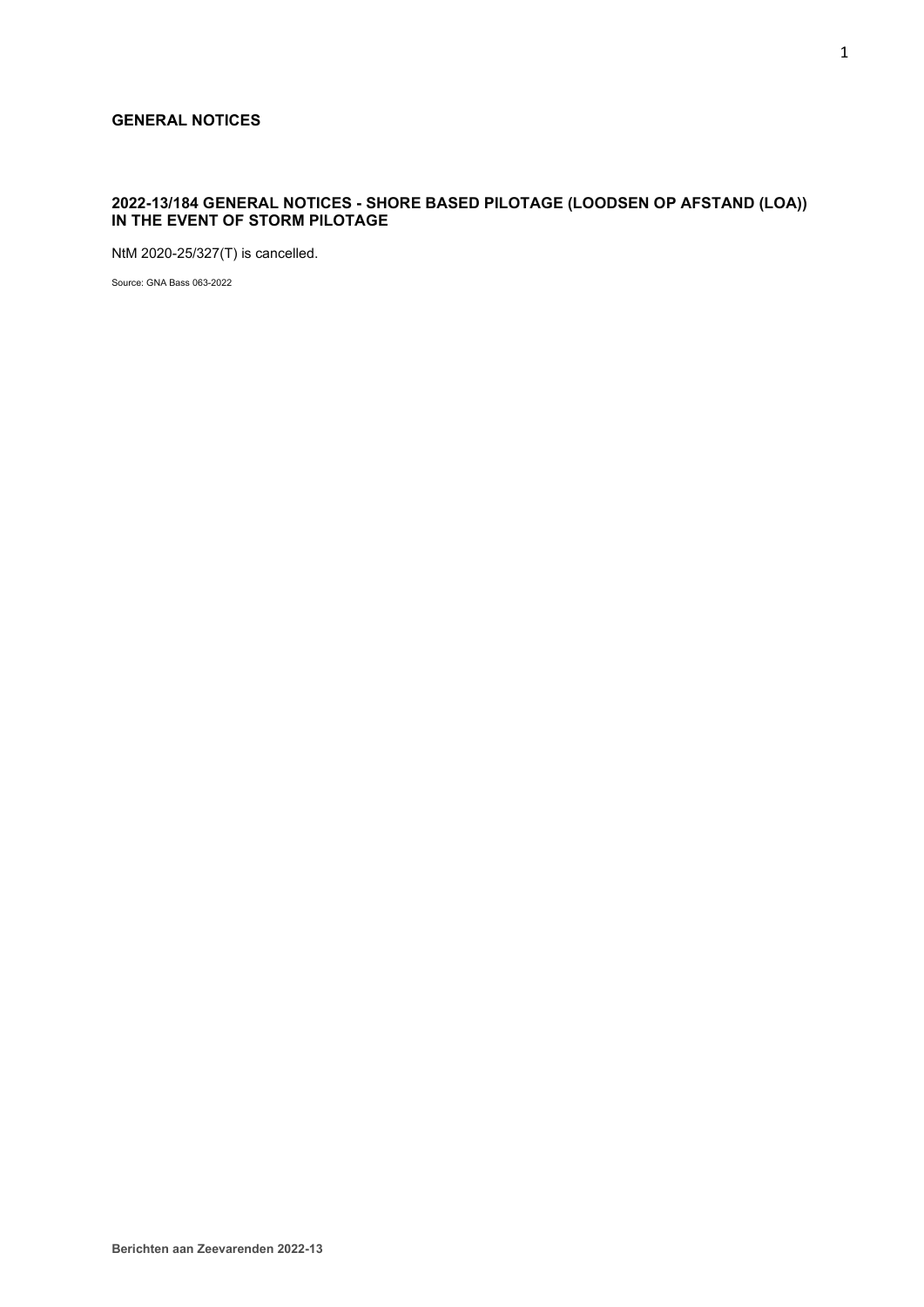# **BELGIUM**

# **2022-13/185 TSS-OFF NOORDHINDER - BUOY**

NtM 2022-10/162(T) is cancelled.

**Charts:** D11

Source: MRCC MSI 369/22, MSI 370/22

# **2022-13/186 COASTAL ROUTE - DE PANNE-OOSTENDE - BUOYS**

NtM 2022-07/138(T) is cancelled.

**Charts:** 101 (INT 1474), 102 (INT 1480), D11, 107/2, 107/3

Source: MRCC MSI 371/22, MSI 372/22

# **2022-13/187 BENEDEN-ZEESCHELDE - REDE ANTWERPEN - BUOY**

**Charts:** 104/03, 106 (INT 1478)

Delete: - Yellow mooring buoy in position 51°13,31'N 004°23,47'E

Source: Vlaamse Hydrografie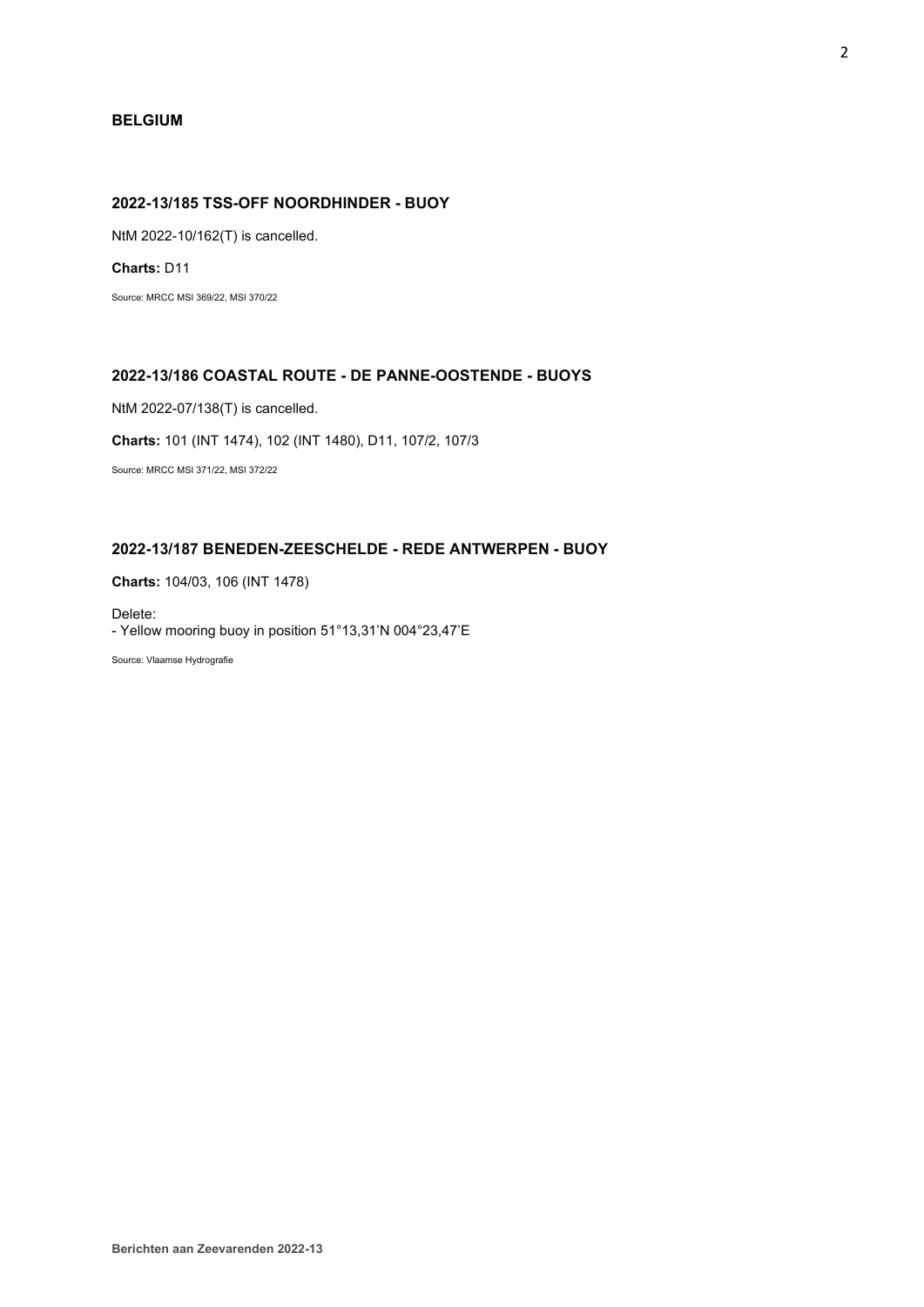# **THE NETHERLANDS**

# **2022-13/188 WESTERSCHELDE - VLISSINGEN-BORSSELE - HOOGE PLATEN - MEASURING FRAMES**

NtM 2021-17/218(T) is cancelled.

**Charts:** 104/10

Source: GNA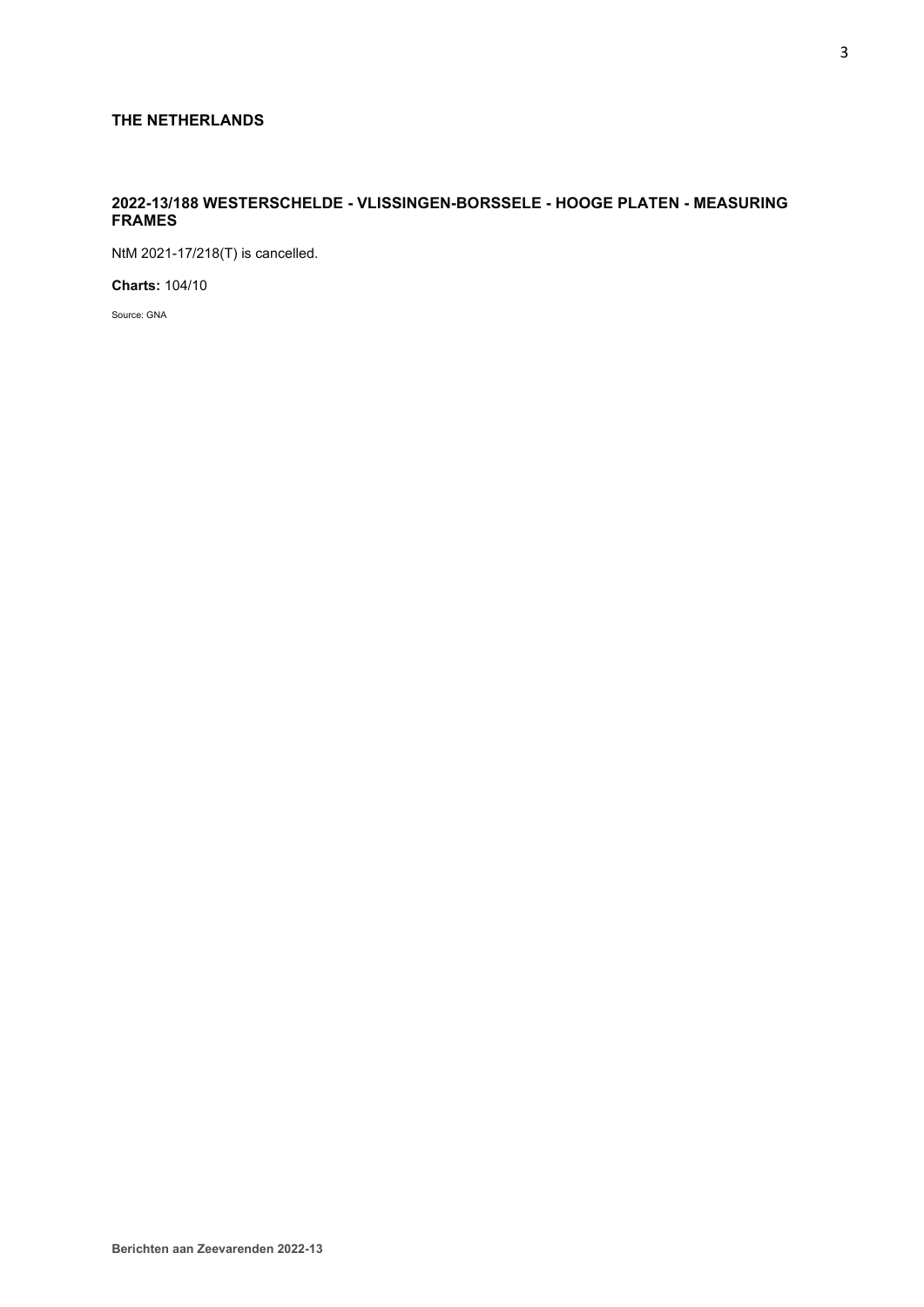## **MARITIME SAFETY INFORMATION (MSI) in force**

## **LB > 21/043 APPROACH BLANKENBERGE**

TEMPORARY EASTERN HARBOR LIGHT INSTALLED IN BLANKENBERGE THE LIGHT WAS INSTALLED ON A 2M HIGH POLE HAS A RANGE OF 3NM

## **LB > 22/013 DE PANNE-OOSTENDE**

DANGEROUS OBSTACLE ON THE SEABED BUOY STONE AND CHAIN LOST IN POS 51-10.28 N 002-44.92 E

#### **MSI > 22/116 BE EEZ**

HYDROGRAPHICAL INSTRUMENTS ESTABLISHED IN POS 51-23,40 N 002-26,07 E NOT MARKED SHIPPING IS REQUESTED TO PASS AT A SAFE DISTANCE

## **MSI > 22/122 BE EEZ**

HYDROGRAPHICAL INSTRUMENT ESTABLISHED IN POS 51-23,40 N 002-26,01 E NOT MARKED SHIPPING IS REQUESTED TO PASS AT A SAFE DISTANCE

## **MSI > 22/208 SCHEUR**

MOW 0 MEASURING POLE, 51-23.67 N 003-02.75 E RACON: INACTIVE

#### **MSI > 22/209 WIELINGEN**

MOW 3 MEASURING POLE, 51-23.38 N 003-11.92 E RACON: INACTIVE

#### **MSI > 22/219 OOSTENDE-ZEEBRUGGE**

HYDROGRAPHICAL INSTRUMENT ESTABLISHED IN POS 51-21-611N 003-06,885 E NOT MARKED SHIPPING IS REQUESTED TO PASS AT A SAFE DISTANCE

#### **MSI > 22/252 TSS-WESTHINDER**

UNDERWATER OBSTACLE IN POS 51-25.086 N 002-35.246 E SHIPPING IS REQUESTED TO PASS AT A SAFE DISTANCE ANCHORING AND FISHING ARE PROHIBITED

#### **MSI > 22/257 TSS-WESTHINDER**

WESTHINDER ANCHORAGE M/V GRANDE ANGOLA ANCHOR AND CHAIN LOST IN POS 51-24.10 N 002-37.00 E

#### **MSI > 22/278 BE EEZ**

FISHING VESSEL YE 44 LOST AN EXPLOSIVE IN POS 51-11.69 N 002-44.30 E SHIPPING IS REQUESTED NOT TO ANCHOR NOR TO FISH IN THE VICINITY. EXPLOSIVE IS MARKED WITH A YELLOW BUOY

## **MSI > 22/330 DE PANNE-OOSTENDE**

HARBOUR NIEUWPOORT FROM 13/05/22 PLEASURECRAFTS CAN PASS WITHIN 10 METERS WIDTH DURING WORKINGHOURS FROM 0500UTC UNTIL 1500UTC OUTSIDE WORKINGHOURS AND DURING WEEKENDS PLEASURECRAFTS CAN USE FULL WIDTH OF 35 METER

#### **MSI > 22/347 OOSTENDE-ZEEBRUGGE**

FISHING GEAR LOST BY VESSEL O152 IN THE VICINITY OF POS 51°15,927 N 002°58,497 E SHIPPING IS REQUESTED NOT TO ANCHOR NOR TO FISH IN THE VICINITY

#### **MSI > 22/348 BE EEZ**

UNDERWATERPIPELINE ESTABLISHED BETWEEN BEACH AND 51°13,38N 002°51,66E MARKED WITH NORTH CARDINAL BUOY 'JDN' UNDERWATERPIPELINE ESTABLISHED BETWEEN BEACH AND POS 51°10,28N 002°44,92E MARKED WITH NORTH CARDINAL BUOY 'DC1' SHIPPING IS REQUESTED NOT TO ANCHOR NOR TO FISH ABOVE THIS PIPELINE

## **MSI > 22/377 TSS-NOORDHINDER SOUTH**

LIGHTBUOY BIRKENFELS, 51-39.18 N 002-32.37 E 36 DEGREES, 497 METRES OFF STATION